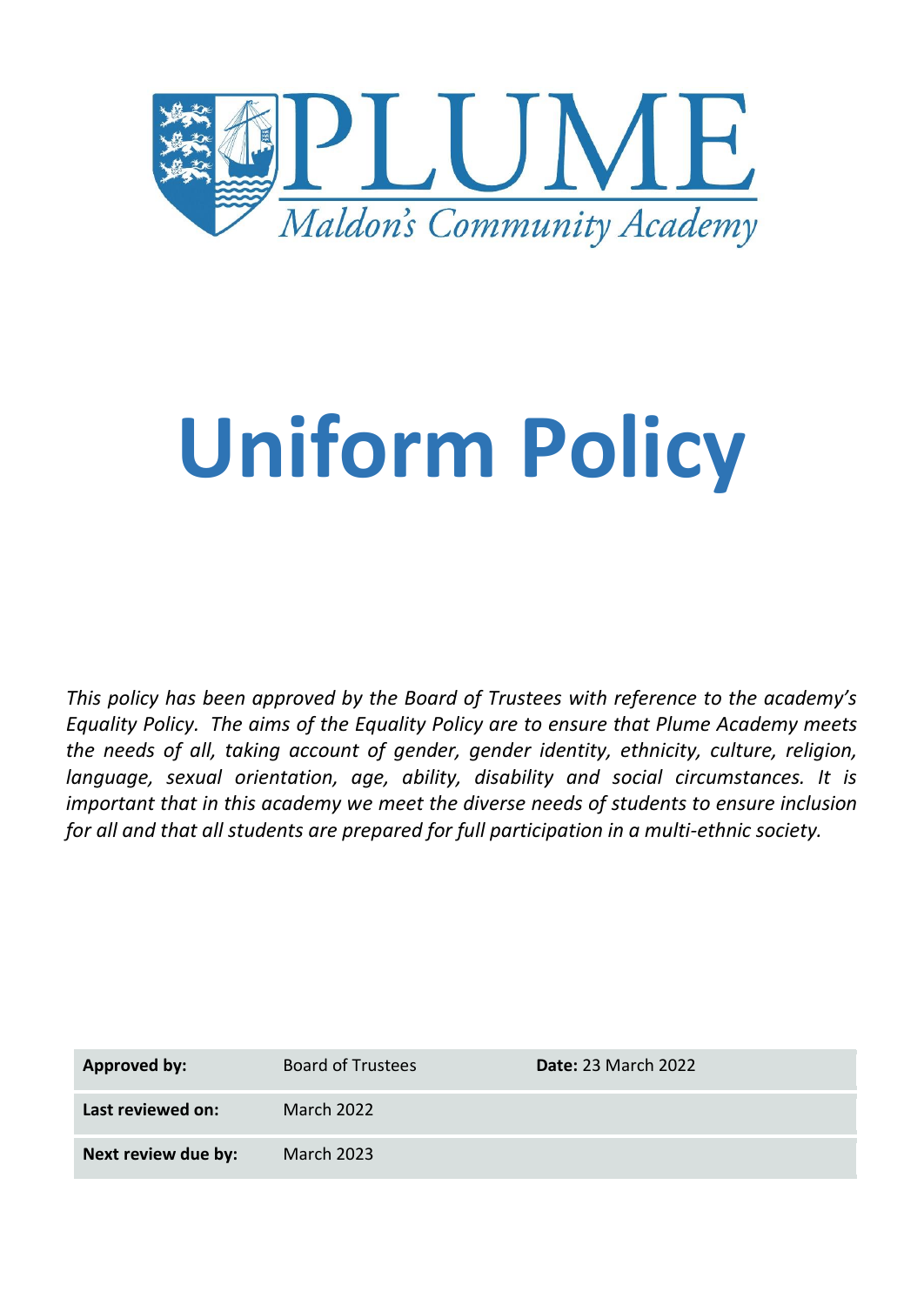# **Contents**

# <span id="page-1-0"></span>**1. Aims**

This policy aims to:

- Set out our approach to requiring a uniform that is of reasonable cost and offers the best value for money for our parents and carers.
- Explain how we will avoid discrimination in line with our legal duties under the Equality Act 2010.
- Clarify our expectations for school uniform.

# <span id="page-1-1"></span>**2. Plume Academy's legal duties under the Equality Act 2010**

The [Equality Act 2010](https://www.legislation.gov.uk/ukpga/2010/15/contents) prohibits discrimination against an individual based on the protected characteristics, which include sex, race, religion or belief, and gender reassignment.

To avoid discrimination, our academy will:

- Avoid listing uniform items based on sex, to give all students the opportunity to wear the uniform they feel most comfortable in or that most reflects their self-identified gender.
- Make sure that our uniform costs the same for all students.
- Allow all students to have long hair (though we reserve the right to ask for this to be tied back for health and safety reasons).
- $\blacktriangleright$  Allow all students to style their hair in the way that is appropriate for attending the academy yet makes them feel most comfortable and at ease.
- Support our students who wish to wear headscarves and other religious or cultural symbols that are of huge importance to them and their respective families.
- Allow for adaptations to our policy on the grounds of equality by asking students, or their parents/carers, to get in touch with Mr Stoneman, Vice Principal, who can answer any question posed about this specific policy.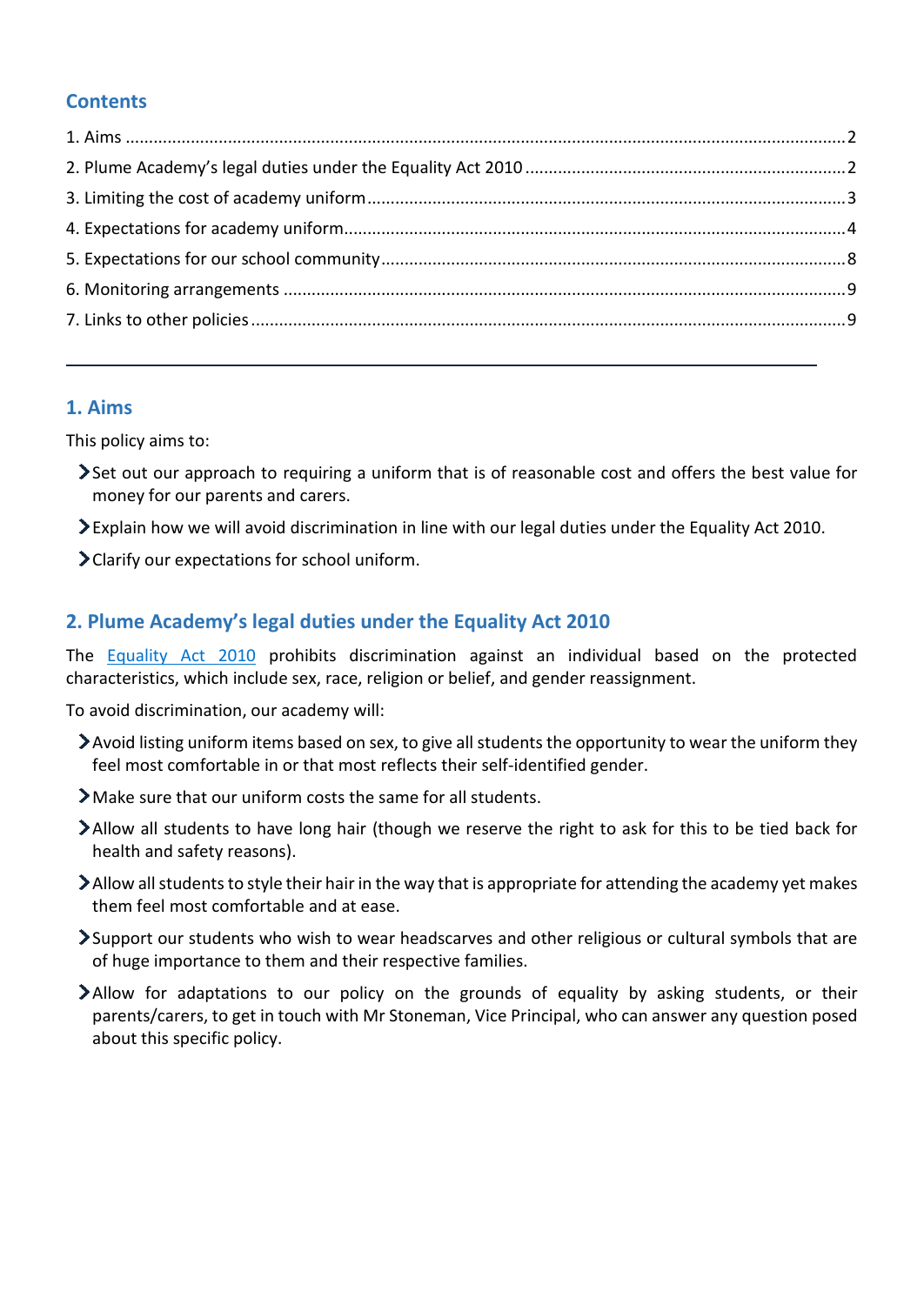# <span id="page-2-0"></span>**3. Limiting the cost of academy uniform**

Our academy has a duty to make sure that the uniform we require our students to wear is affordable, as highlighted in the latest statutory [guidance](https://www.gov.uk/government/publications/cost-of-school-uniforms/cost-of-school-uniforms) from the Department for Education.

We understand that items with distinctive characteristics (such as branded items, or items that have to have a school logo or a unique fabric/colour/design) cannot be purchased from a wide range of retailers and that requiring many such items limits parents' ability to 'shop around' for a low price. Therefore, we will make sure our uniform:

- $\blacktriangleright$  Is available at a reasonable cost.
- Provides the best value for money for our parents/carers.

We will do this by:

- Carefully considering whether any items with distinctive characteristics are necessary.
- Where possible, limiting any items with distinctive characteristics.
- Limiting items with distinctive characteristics to low-cost or long-lasting items, such as ties.
- Avoiding specific requirements for items students could wear on non-school days, such as coats, bags and shoes.
- Keeping the number of optional branded items to a minimum so that the academy's uniform also acts as a social leveler.
- Avoiding different uniform requirements for different year/class groups.
- Avoiding different uniform requirements for extra-curricular activities.
- Considering alternative methods for signaling differences in groups for interschool competitions, such as creating posters or labels.
- Making sure that arrangements are in place for parents to acquire second-hand uniform items.
- Avoiding frequent changes to uniform specifications to further minimise the financial impact on our parents and carers.
- Consulting with parents/carers and students on any proposed significant changes to the uniform policy.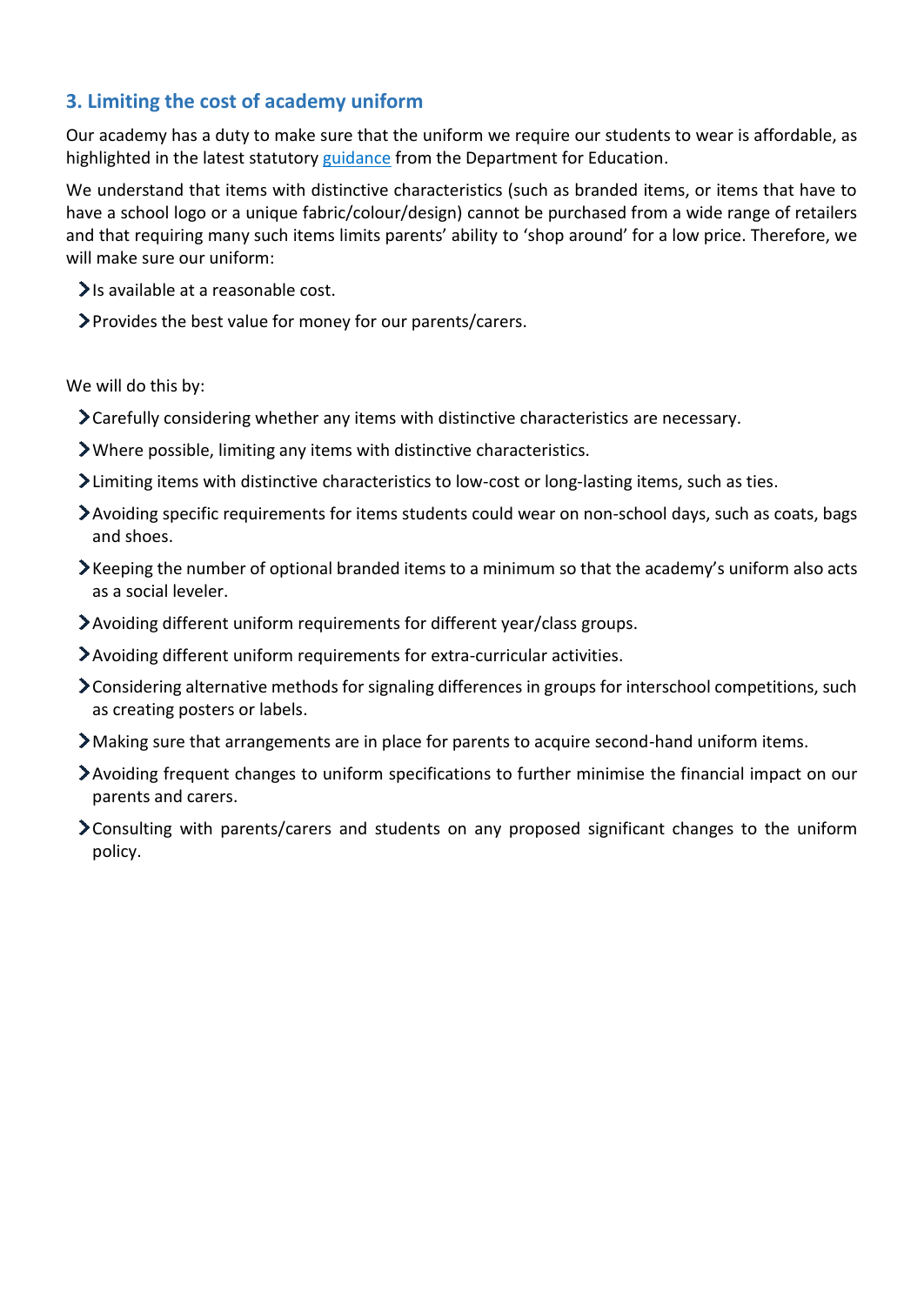# <span id="page-3-0"></span>**4. Expectations for academy uniform**

#### **4.1 Our Academy's uniform**

Our students will be continually encouraged to take great pride in their personal appearance and therefore, academy uniform must be worn at all times. We also ask for your support and cooperation to ensure our students' uniform standards remain as high as possible.

| *Blazer - Navy blue with academy badge                                                                                                                                                                                     |
|----------------------------------------------------------------------------------------------------------------------------------------------------------------------------------------------------------------------------|
| Shirt - Plain white shirt with collar.<br>Shirt should be tucked in and top button done up at all times.                                                                                                                   |
| Trousers - Harrow grey or graphite grey academy trousers.<br>Shorts - Harrow grey or graphite grey academy tailored shorts.<br>*Skirt - graphite grey academy skirt.<br>Belts must be plain black leather or faux leather. |
| Please note from September 2022, the academy's trousers and shorts colour will change from<br>only 'Graphite Grey' to also include 'Harrow Grey'.                                                                          |
| *Tie-Navy, pale blue and white striped academy tie.<br>Must be tied to show a minimum of four full pale blue stripes below the knot.                                                                                       |
| Socks/Tights - Plain black (ankle high) socks.<br>Tights must be "natural" or plain black.<br>Socks or tights must always be worn.                                                                                         |
| Shoes - must be plain black leather with no white or coloured logos or stitching.                                                                                                                                          |

Heels must be no higher than 4cm and we do not allow suede shoes, boots, sling-backs, wedges or trainers like 'Nike Air Max'. However, we do allow all black Nike Air Force 1s, Converse, All Stars, Puma and similar but, again, they must be all black leather, examples of which are highlighted below.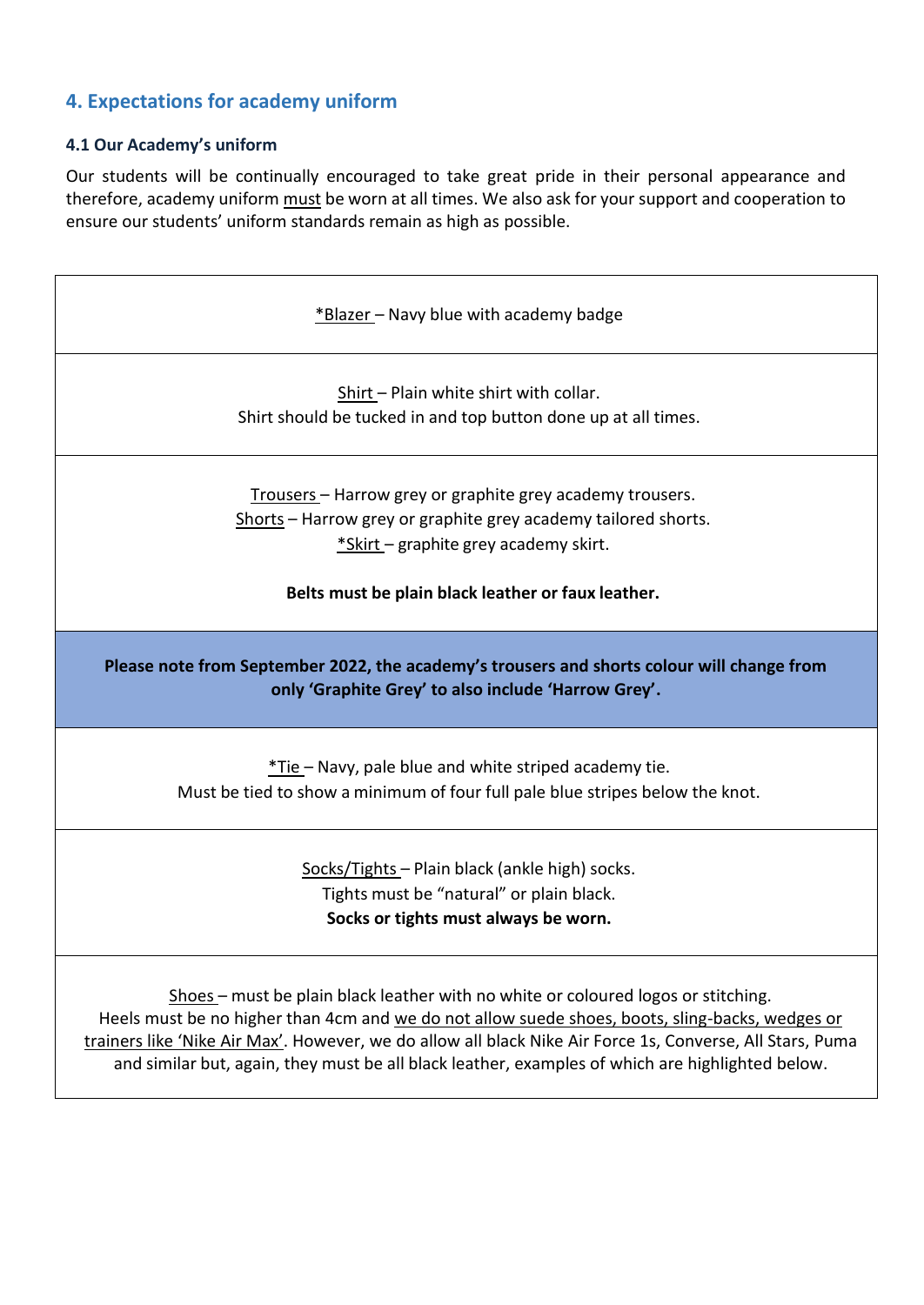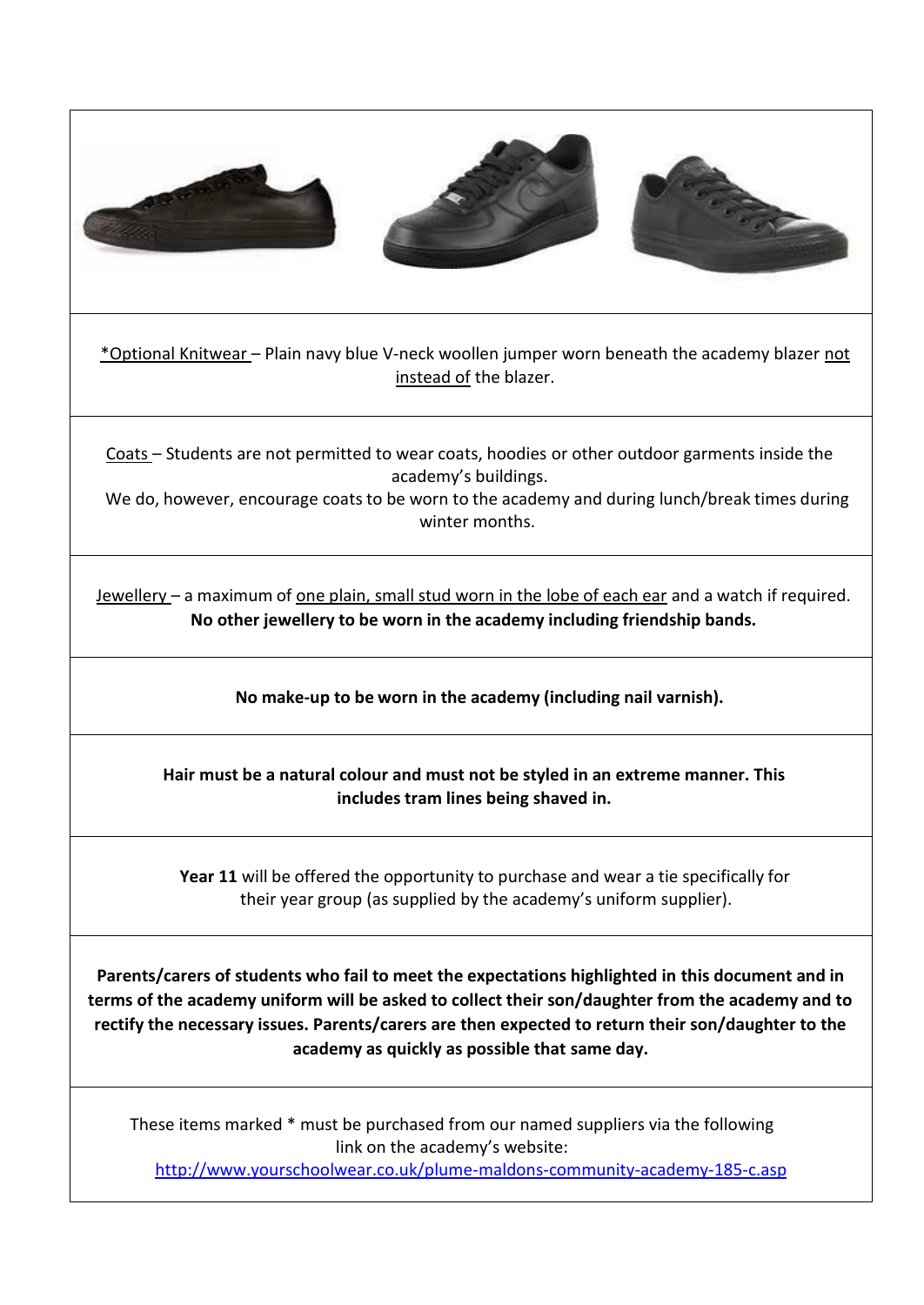# **PLUME ACADEMY PE KIT**



# **Non-Participants in Physical Education lessons**

Students who are injured or ill should provide their teacher with a note from their respective parent/carer. All students will be expected to wear their PE kit for lessons and participate as best as they possibly can.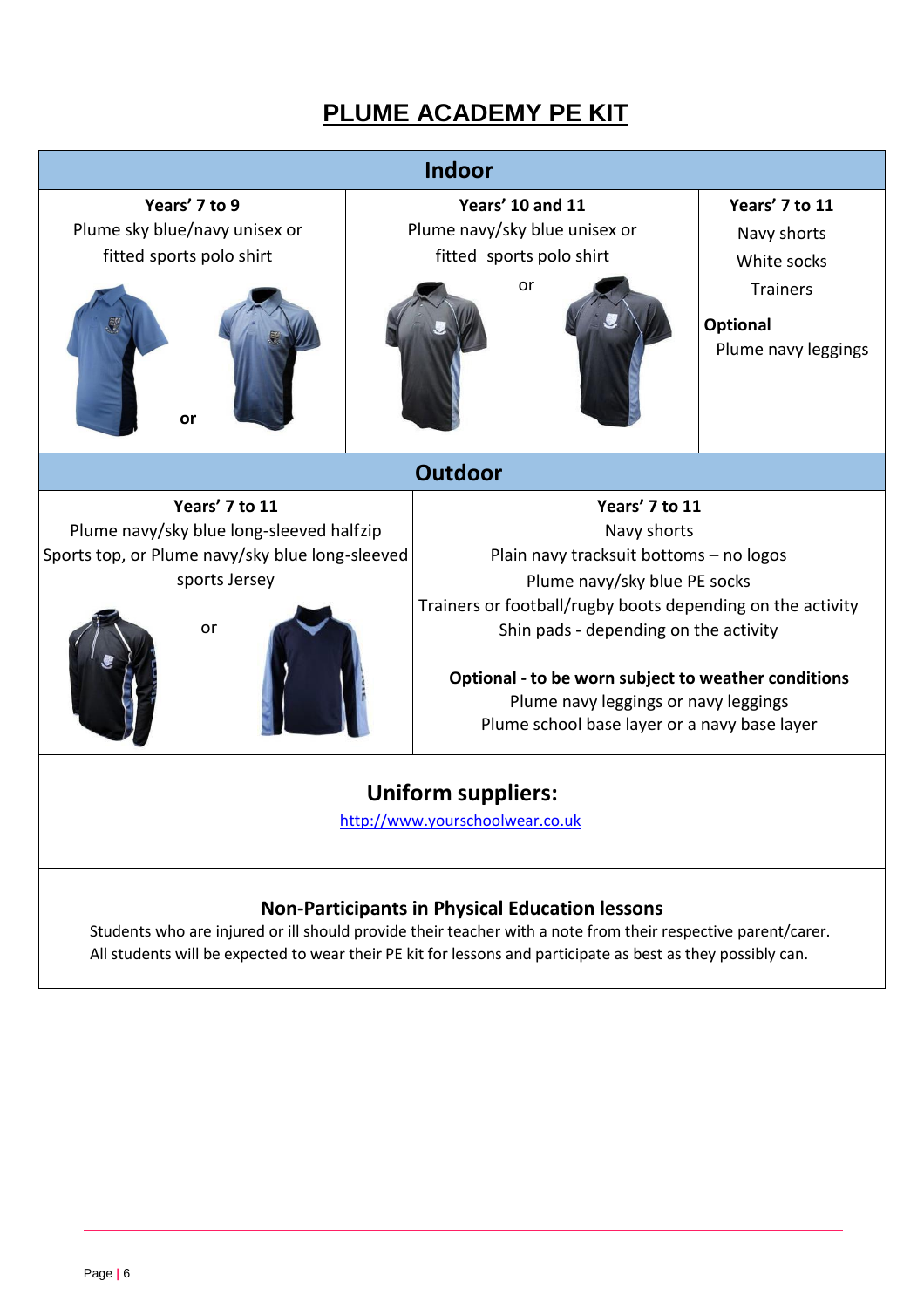#### **4.2 Where to purchase it**

Where possible, we endeavour to ensure that the bulk of our uniform can be purchased more widely from 'high-street' retailers, however, we politely request that the items marked \* to be purchased from our named suppliers via the followinglink on the academy's website: <http://www.yourschoolwear.co.uk/plume-maldons-community-academy-185-c.asp>

#### **Uniform supplier arrangements**

As an academy we always seek to ensure that our uniform supplier, Anglia School & Sportswear Ltd, give the highest priority to cost and value for money (including the quality and durability of the garment). Anglia School & Sportswear Ltd are the main supplier for the majority of secondary schools in this area and in line with the statutory guidance, our contract is retendered at least every five years to ensure the best value for money is secured.

#### **Uniform prices may be subject to change**

Whilst all prices quoted by Anglia School & Sportswear Ltd are relevant from April 2022, the suppliers reserve the right to increase costs in line with inflation as their costs are increased from additional material and transport costs. We hope this will not be the case, however, and it is important to note that the academy does not make any profit or receive any commission from the sale of uniform.



#### **Second-hand uniforms ('Pre-loved Plume Academy uniform items')**

As an academy, we have made available for several years now a second-hand uniform shop for parents/carers to acquire from our Mill Road Campus to provide an environmentally friendly and cost-effective option that is compliant with current legislation and guidance.

Second-hand clothing is becoming increasingly popular as it extends the life of garments, is more sustainable and therefore, more conducive for the environment. The second-hand uniform is staffed and managed by our fantastic Parent Voice Group, and all monies collected from this fund-raising activity are fed directly back into resources for our students.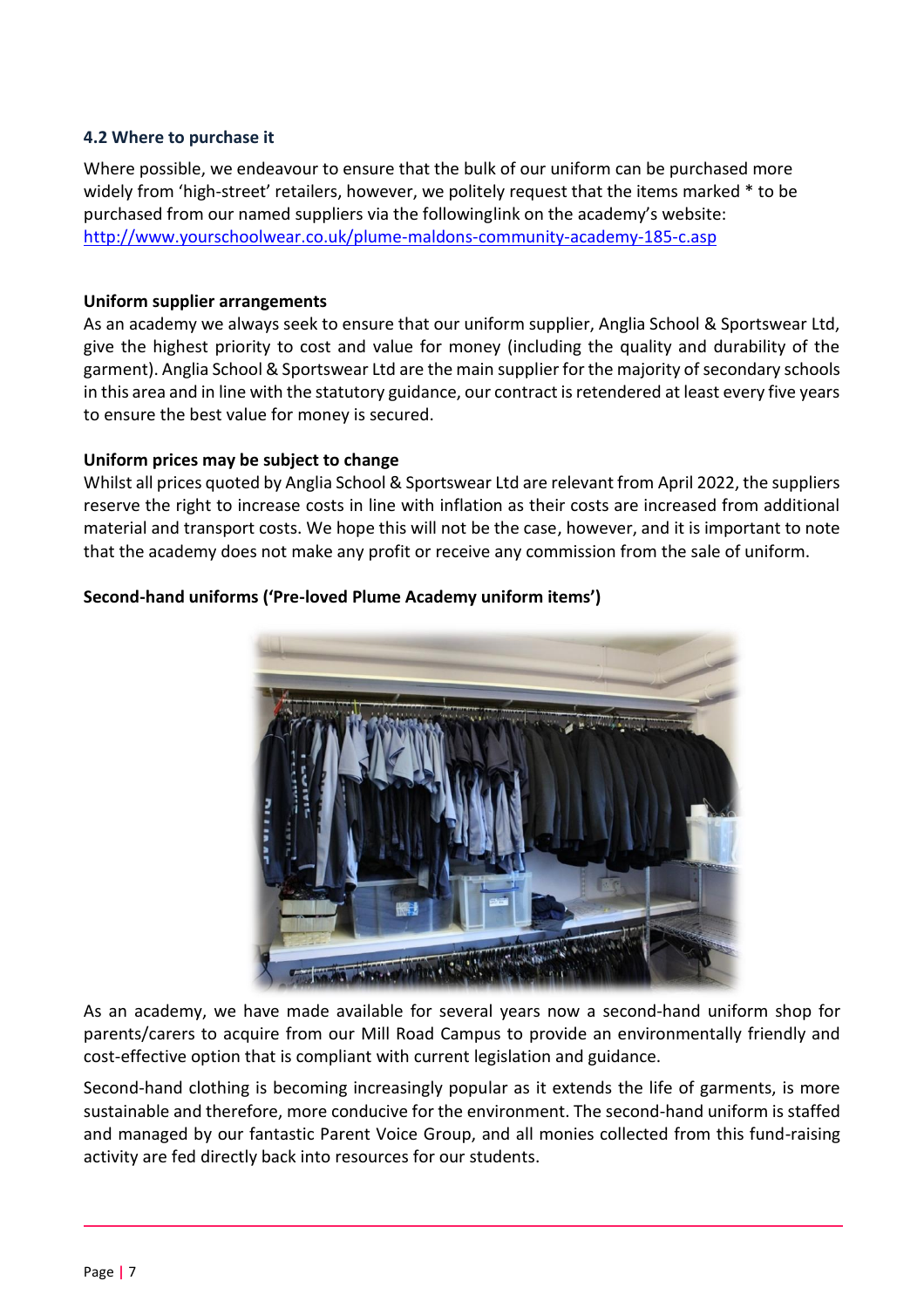Should you have any queries relating to our current second-hand stock, please do not hesitate to contact **Mrs. Cross via 01621 854681** or **[pre-loveduniform@plume.essex.sch.uk](mailto:pre-loveduniform@plume.essex.sch.uk)**

Furthermore, if you have any good condition, clean, academy uniform that is no longer required by your child, please do support the second-hand shop by donating these items. These can be brought into either academy campus reception at any time.

### <span id="page-7-0"></span>**5. Expectations for our school community**

#### **5.1 Students**

Students are expected to wear the correct uniform at all times (other than specified non-school uniform days) while:

> On the academy premises.

Travelling to and from the academy.

At out-of-school events or on trips that are organised by the academy, or where they are representing the academy (if required).

Students are also expected to contact Mr Stoneman, Vice Principal, if they want to request an amendment to the uniform policy in relation to their protected characteristics.

#### **5.2 Parents and carers**

Parents and carers are expected to make sure their child has the correct uniform and PE kit, and that every item is:

 $\blacktriangleright$  Clean.

Clearly labelled with their child's name.

In good condition.

Parents and carers are also expected to contact the respective **Head of Year** or **Assistant Head of Year** if they want to request an amendment to the uniform policy in relation to:

Their child's protected characteristics.

 $\blacktriangleright$  The cost of the uniform.

Parents and carers are expected to lodge any complaints or objections relating to the academy uniform in a timely and reasonable manner.

Any disputes about the cost of our uniform will aim to be:

Resolved quickly.

Dealt with in accordance with our ratified Complaints Policy.

The academy will always look to work closely with our parents and carers to arrive at a swift, mutually acceptable outcome.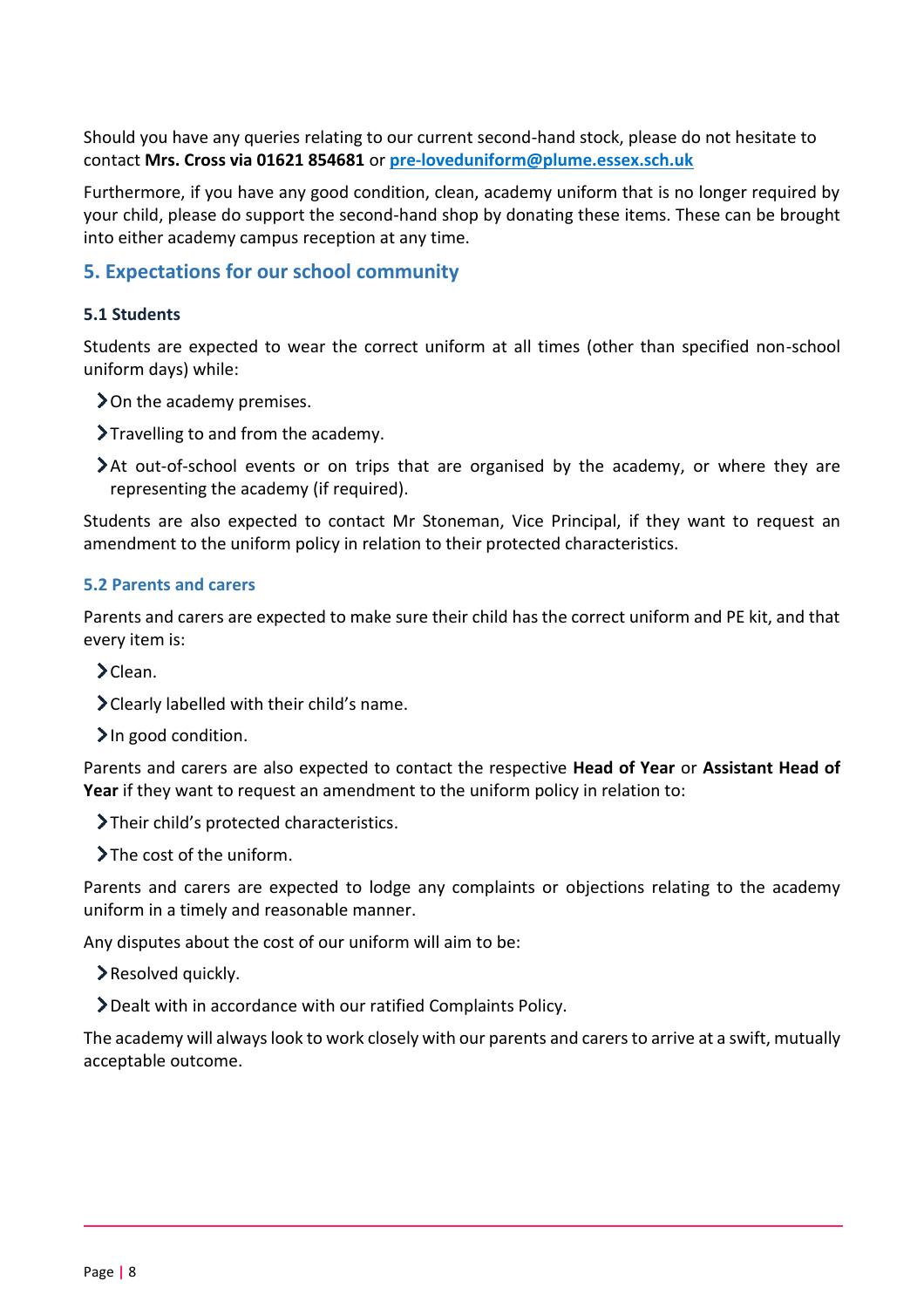#### **5.3 Staff**

Staff will closely monitor students to make sure they are in correct uniform. They will give any students and families breaching the uniform policy the opportunity to comply, but will follow up with the relevant sanctions from the respective Head of Year if the situation does not improve.

Ongoing breaches of our uniform policy will also be dealt with by the academy's ratified Behaviour Policy.

In cases where it is suspected that financial hardship has resulted in a student not complying with this uniform policy, staff will take a mindful and considerate approach to resolving the situation as subtly and as swiftly as possible.

#### **The use of Student Learning Credits**

Pupil Premium Grant (PPG) funding is aimed at raising the attainment of Free School Meals students or students who have received Free School Meals in the past. Each student who is entitled to Student Learning Credits has £50 allocated to them in Autumn term and these credits can be used to purchase school uniform through our online uniform shop. Student Learning Credits are monitored by our PPG Achievement Coordinator. Therefore, should you have any queries about these arrangements, please do not hesitate to contact **Mrs. Frost** (*PPG Achievement Coordinator***) via 01621 854681.**

#### **5.4 Board of Trustees (BoT)**

The Board of Trustees will review this policy and make sure that it:

- $\blacktriangleright$  is appropriate for our academy's context.
- $\blacktriangleright$  is implemented fairly across the academy.
- Takes into account the views of parents/carers and students.
- Offers a uniform that is appropriate, practical and safe for all of our students.

The BoT will also make sure that the academy's uniform supplier arrangements give the highest priority to cost and value for money, for example, by avoiding single supplier contracts and by retendering contracts at least every five years.

#### <span id="page-8-0"></span>**6. Monitoring arrangements**

This policy will be reviewed annually by Mr Stoneman, Vice Principal. At every review, it will then be reviews and approved by the Board of Trustees.

## <span id="page-8-1"></span>**7. Links to other policies**

This policy is linked to our:

>Behaviour Policy